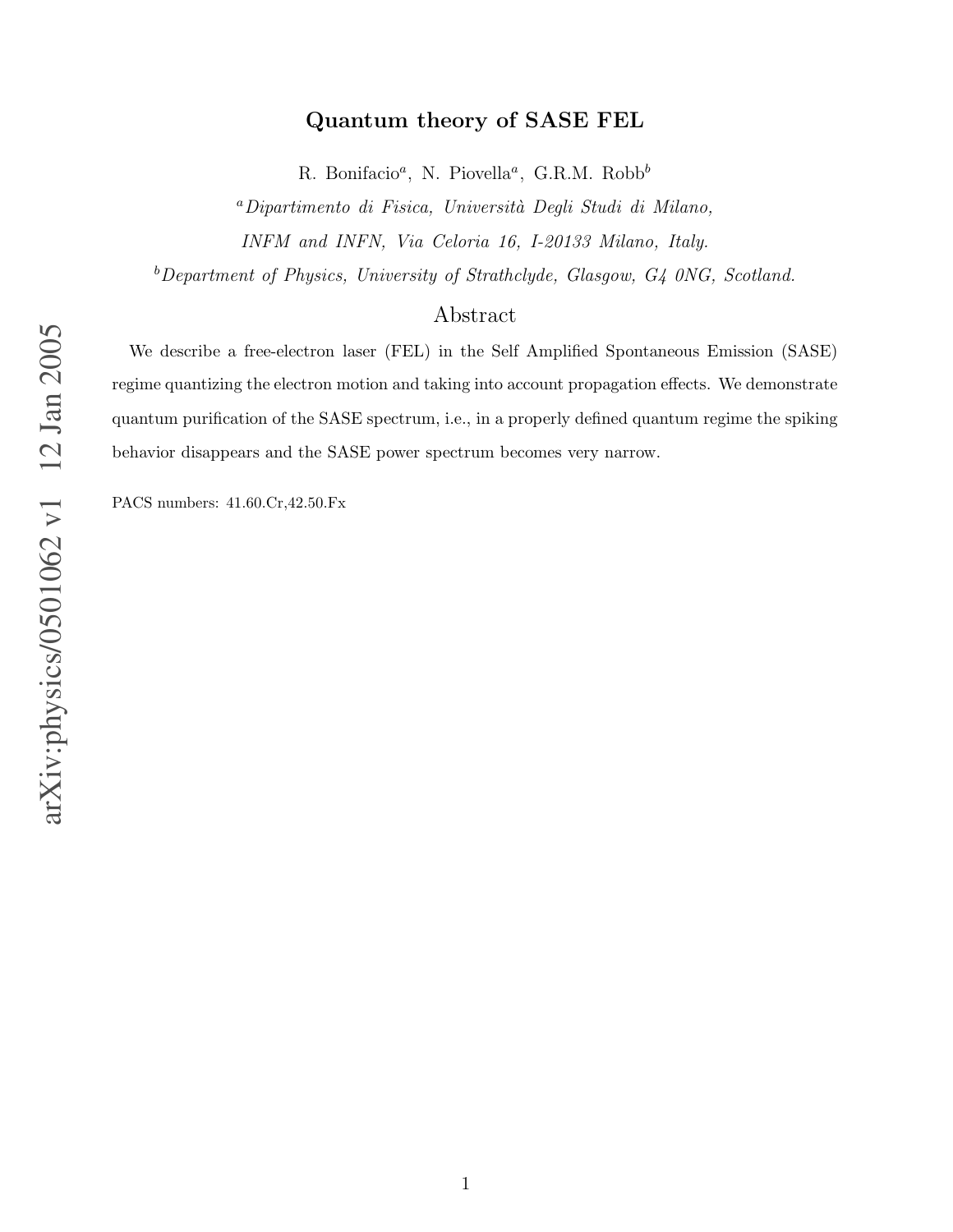The Self Amplified Spontaneous emission (SASE) regime for a free-electron laser (FEL) is made up of three basic ingredients: high-gain, propagation or "slippage" effects and start-up from noise [\[1\]](#page-8-0). The classical steady-state high-gain regime of FELs, with universal scaling and the introduction of the  $\rho$ -BPN parameter, was analysed in ref. [\[2](#page-8-1)], where the possibility of operating an FEL in the SASE regime was described. The first experimental observation of the high-gain regime, also starting from noise, was carried out in the microwave range using a waveguide in the Livermore experiment [\[3\]](#page-8-2). Presently, short wavelength FELs which amplify incoherent shot noise via SASE are of great interest worldwide as potential sources of ultra bright coherent X-ray radiation [\[4](#page-8-3), [5](#page-8-4)].

Many theoretical studies of high-gain FELs [\[6](#page-8-5)] do not take into account propagation effects and the initial noise is described by a small input signal or a small bunching. Other treatments assume that SASE is just steady-state amplification starting from noise, ignoring propagation effects [\[7](#page-8-6), [8](#page-8-7)]. That approach does not give the correct temporal structure and spectrum of the SASE radiation as described in ref. [\[1](#page-8-0)].

In ref. [\[9,](#page-8-8) [10](#page-8-9)] it was shown that due to propagation there exists not only the steady-state instability of ref. [\[2\]](#page-8-1), but also a superradiant instability, with peak intensity proportional to  $n^2$ , where n is the electron density. This instability originates in the region near the rear edge of the electron bunch, producing a soliton-like pulse which grows and narrows as it slips over the electrons, preserving a hyperbolic secant shape with some ringing [\[11\]](#page-8-10). We stress that the mathematics and the physics of this superradiant instability, which is at the heart of SASE [\[1](#page-8-0)], is completely different from the usual steady-state instability. A striking example of the difference between the steady-state and superradiant regimes is that superradiantly amplified spikes occur when the system is detuned from resonance, whereas the steady-state instability does not occur  $[9, 10]$  $[9, 10]$  $[9, 10]$ . In this case, the superradiant instability is actually stronger than for the case of exact resonance, since the radiation pulse propagates over fresh electrons, which have not been perturbed by the steady-state instability.

As shown in ref. [\[1\]](#page-8-0), a SASE FEL radiates a random series of spikes since, roughly speaking, the electron bunch contains many cooperation lengths  $L<sub>c</sub>$  which radiate randomly and independently from one another. The final result is an almost chaotic temporal pulse structure with a broad spectral width. The number of spikes in the high-gain regime corresponds approximately to the number of cooperation lengths in the electron bunch. Only when the length of the electron bunch is a few cooperation lengths is a partial "cleaning"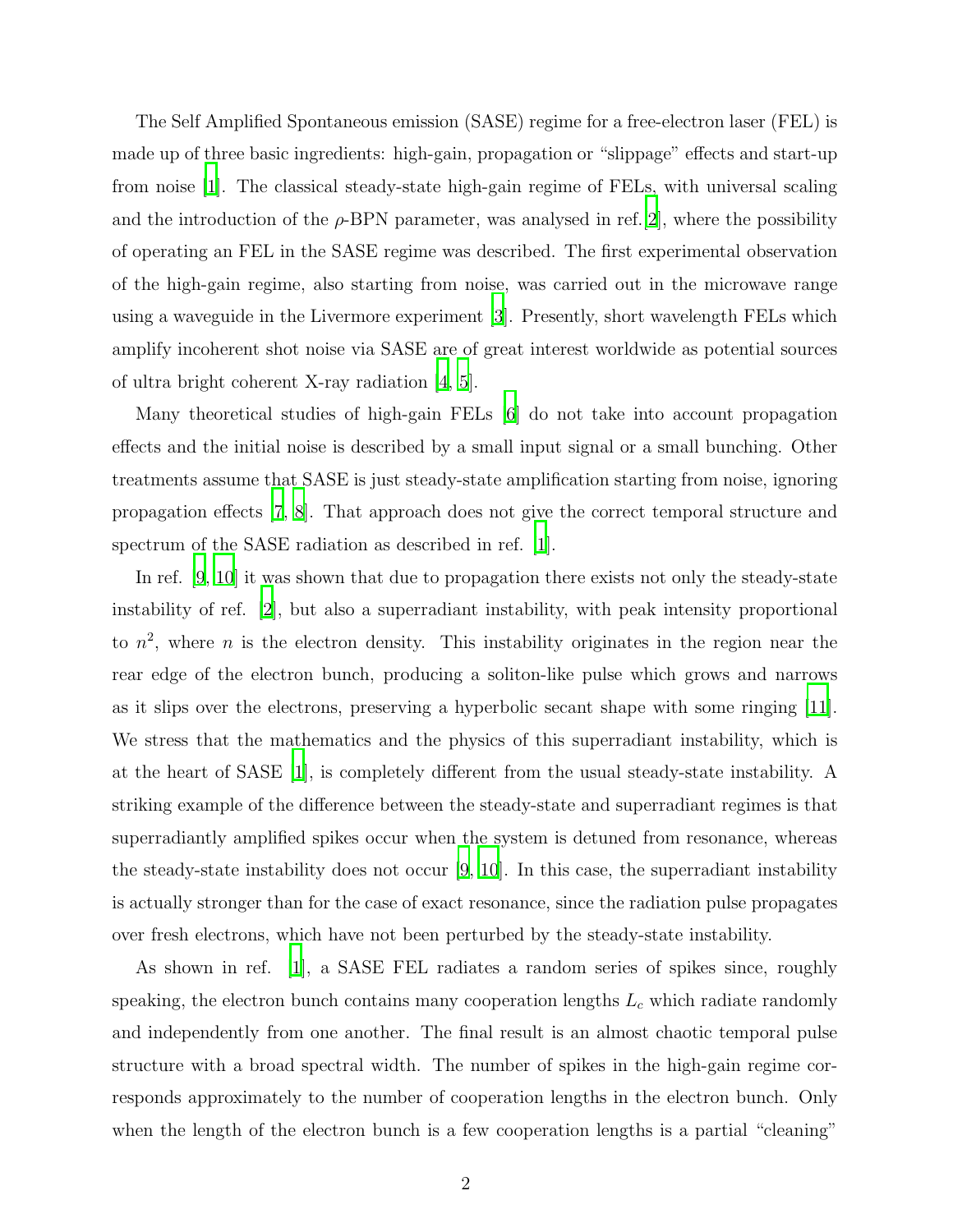of the temporal profile of the radiation obtained, as described in ref. [\[1](#page-8-0)]. Furthermore, the total radiated energy does not behave as that predicted by steady-state theory. After reaching the steady-state value of saturation, the energy for SASE continues to increase due to the fact that the superradiant spikes do not saturate. However, SASE has one drawback with regard to its application as a useful source of short-wavelength coherent light : at short wavelengths many cooperation lengths  $L<sub>c</sub>$  lie within the electron bunch. This implies a quasi-chaotic temporal structure of the radiation pulse and a consequent wide spectrum.

<span id="page-2-0"></span>Several schemes have been proposed in order to avoid the large spectral width associated with classical SASE. One of these involves a multiple wiggler scheme with a coherent seed laser [\[12,](#page-8-11) [13](#page-8-12)]. This method is based on the fact that the FEL interaction creates a strong bunching not only on the fundamental but also on the higher harmonics (even and odd), as shown analytically in [\[12](#page-8-11), [14\]](#page-9-0). Hence, if the electron beam is injected in a second wiggler tuned to one of the higher harmonics, even or odd, the system starts radiating with intensity  $\propto n^2$ . This superradiant harmonic generation (SRHG) eventually evolves into the high-gain exponential regime. A difficulty in producing SRHG is that "it is necessary to make the first wiggler section long enough to bring the harmonic bunching well above noise, but not so long as to induce too much energy spread" [\[13\]](#page-8-12). This optimization of SRHG, termed high-gain harmonic generation (HGHG), has recently been performed by other authors [\[15\]](#page-9-1). However, this method presents difficulties when going to very short wavelengths, as pointed out in ref. [\[16\]](#page-9-2), due to the fact that each stage amplifies not only the coherent signal but also the noise.

In this letter we propose a novel method for producing coherent short wavelength radiation with SASE. We introduce a quantum description of SASE which depends on a dimensionless quantum FEL parameter,  $\bar{\rho}$ , which determines the number of photons per electron and/or the electron recoil in units of the photon momentum. We show that when  $\bar{\rho} \gg 1$  the SASE FEL behaves classically, i.e. in agreement with the SASE classical model. However, when  $\bar{\rho} \leq 1$  we obtain a quantum regime with features completely different from those of the classical regime, and which we shall refer as Quantum SASE. A surprising feature of this regime is the phenomenon of "quantum purification", in which the random spiking behavior almost disappears and a strong narrowing of the spectrum occurs. Here we generalize a previous model [\[17](#page-9-3)] including propagation effects via a multiple scaling method used in the classical FEL theory of ref. [\[18](#page-9-4)]. This allows us to easily take into account the existence of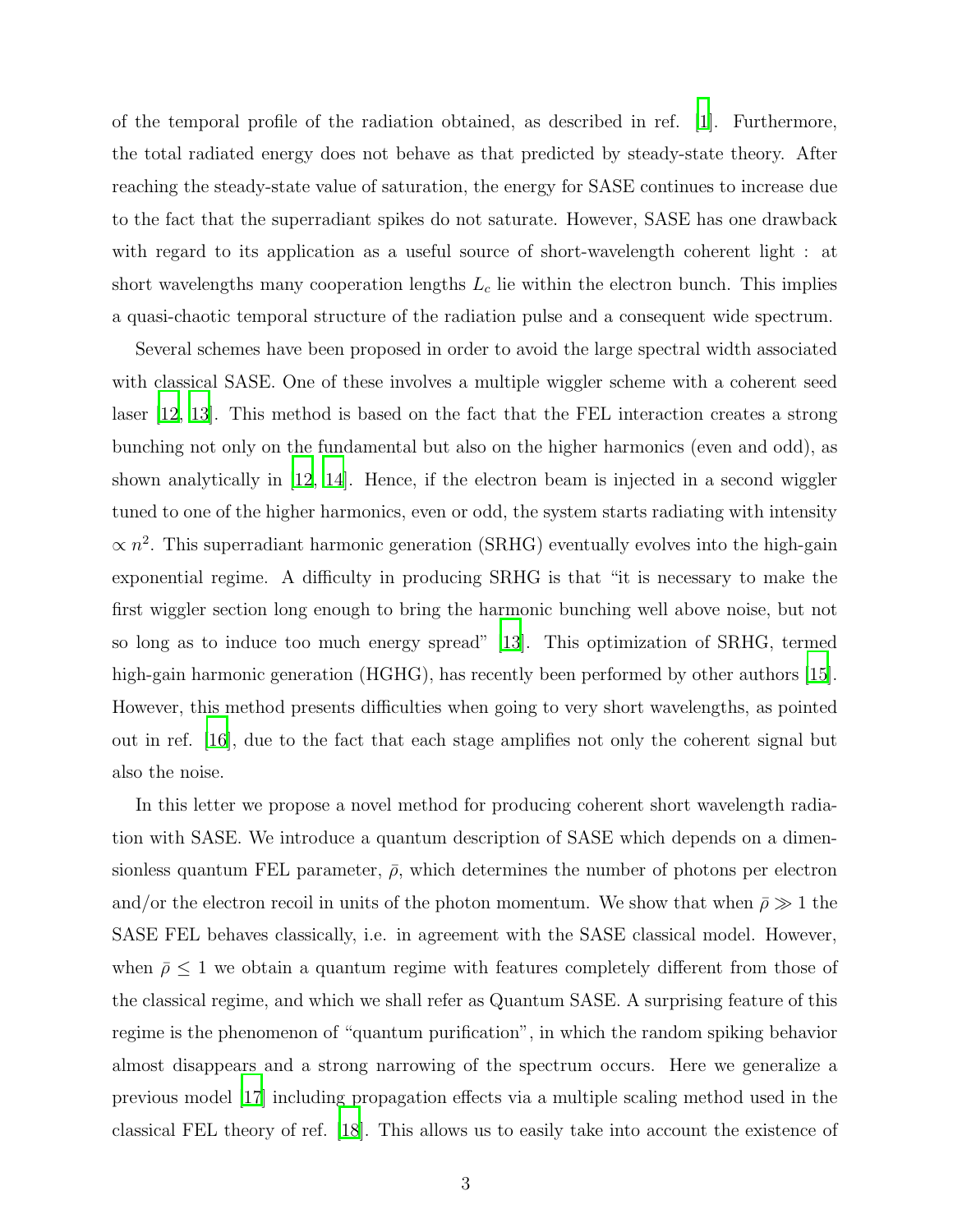two different spatial scales in the FEL: the variation of the electron distribution on the scale of the radiation wavelength (describing the bunching) and the variation of the field envelope on the much longer scale of the cooperation length.

The quantum FEL is described by the following equations for the dimensionless radiation amplitude  $A(\bar{z}, z_1)$  and the matter wave field  $\Psi(\theta, \bar{z}, z_1)$ :

$$
i\frac{\partial\Psi(\theta,\bar{z},z_1)}{\partial\bar{z}} = -\frac{1}{2\bar{\rho}}\frac{\partial^2}{\partial\theta^2}\Psi(\theta,\bar{z},z_1) - i\bar{\rho}\left[A(\bar{z},z_1)e^{i\theta} - \text{c.c.}\right]\Psi(\theta,\bar{z},z_1) \tag{1}
$$

$$
\frac{\partial A(\bar{z}, z_1)}{\partial \bar{z}} + \frac{\partial A(\bar{z}, z_1)}{\partial z_1} = \frac{1}{2\pi} \int_0^{2\pi} d\theta |\Psi(\theta, \bar{z}, z_1)|^2 e^{-i\theta} + i\bar{\delta}A(\bar{z}, z_1). \tag{2}
$$

These equations were derived in detail in ref.[\[17](#page-9-3)], to describe Collective Recoil Lasing (CRL) in FELs and in atomic systems. In the CRL equations, the electrons are described by a Schrödinger equation for a matter-wave field  $\Psi$  [\[19](#page-9-5), [20](#page-9-6)] in a self-consistent pendulum potential proportional to A, where  $|A|^2 = |a|^2/(N\bar{\rho}), |a|^2$  is the average number of photons in the interaction volume V, and  $|\Psi|^2$  is the space-time dependent electron density, normalized to unity. In Eqs. [\(1\)](#page-2-0) and [\(2\)](#page-2-0) we have adopted the universal scaling used in the classical FEL theory [\[1](#page-8-0), [2](#page-8-1), [10\]](#page-8-9), *i.e.*  $\theta = (k + k_w)z - ckt$  is the electron phase, where  $k_w = 2\pi/\lambda_w$  and  $k = \omega/c = 2\pi/\lambda$  are the wiggler and radiation wavenumbers,  $\bar{z} = z/L_g$  is the dimensionless wiggler length,  $L_g = \lambda_w/4\pi\rho$  is the gain length,  $z_1 = (z - v_r t)/\beta_r L_c$  is the coordinate along the electron bunch moving at the resonant velocity  $v_r = c\beta_r = ck/(k+k_w)$  and  $L_c = \lambda/4\pi\rho$  is the cooperation length or coherence length,  $\rho = \gamma_r^{-1} (a_w/4ck_w)^{2/3} (e^2 n/m\epsilon_0)^{1/3}$  is the classical BPN parameter [\[2\]](#page-8-1),  $\gamma_r = \sqrt{(\lambda/2\lambda_w)(1 + a_w^2)}$  is the resonant energy in  $mc^2$  units,  $a_w$  is the wiggler parameter and n is the electron density. Finally,  $\bar{p} = (\gamma - \gamma_0)/\rho_{\gamma_0}$  is the dimensionless electron momentum and  $\bar{\delta} = (\gamma_0 - \gamma_r)/\rho_{\gamma_0}$  is the detuning parameter, where  $\gamma_0 \approx \gamma_r$  is the initial electron energy in  $mc^2$  units. It can be easily shown that Eq. [\(1\)](#page-2-0) implies:

$$
\frac{\partial}{\partial \bar{z}} \int_0^{2\pi} d\theta \left| \Psi(\theta, z_1, \bar{z}) \right|^2 = 0.
$$
\n(3)

<span id="page-3-1"></span><span id="page-3-0"></span>Hence, the dimensionless density profile  $I_0(z_1) = \int_0^{2\pi} d\theta |\Psi|^2$  is independent of  $\bar{z}$ . This means that the spatial distribution of the particles does not change appreciably on the slow scale  $z_1$  during the interaction with the radiation.

<span id="page-3-2"></span>Whereas the classical FEL equations in the above universal scaling do not contain any explicit parameter (see ref.  $[9, 10]$  $[9, 10]$ ), the quantum FEL equations [\(1\)](#page-2-0) and [\(2\)](#page-2-0) depend on the quantum FEL parameter

$$
\bar{\rho} = \left(\frac{mc\gamma_r}{\hbar k}\right)\rho. \tag{4}
$$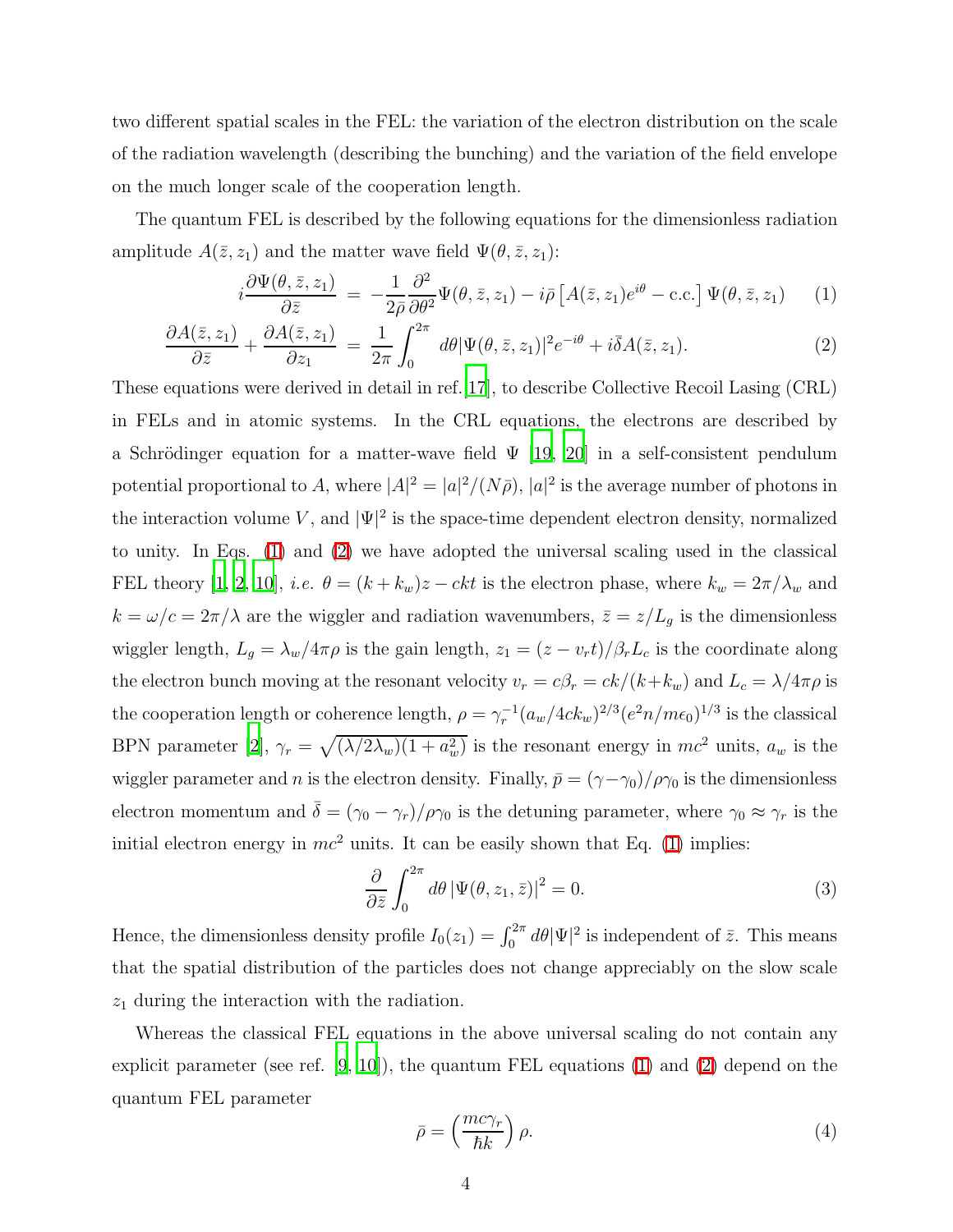From the definition of A, it follows that  $\bar{\rho}|A|^2 = |a|^2/N$  is the average number of photons emitted per electron. Hence, since in the classical steady-state high-gain FEL A reaches a maximum value of the order of unity,  $\bar{\rho}$  represents the maximum number of photons emitted per electron, and the classical regime occurs for  $\bar{\rho} \gg 1$ . Note also that in Eq. [\(1\)](#page-2-0)  $\bar{\rho}$  appears as a "mass" term, so one expects a classical limit when the mass is large. As we shall see, when  $\bar{\rho}$  < 1 the dynamical behavior of the system changes substantially from a classical to a quantum regime.

<span id="page-4-1"></span><span id="page-4-0"></span>A further inspection of Eq. [\(1\)](#page-2-0) shows that  $\Psi$  depends explicitly on  $\theta$ , which describes the variation (bunching) on the scale of the radiation wavelength  $\lambda$ . The parametrical dependence on  $z_1$  is induced by the slow spatio-temporal evolution of the field amplitude A. This evolution is described by Eq. [\(2\)](#page-2-0), in which the bunching factor is the ensemble average of  $e^{-i\theta}$ . In other words, the N-particle system is described as a quantum ensemble represented by the matter-wave field  $\Psi$ . This model has been used previously to describe the quantum regime of an FEL [\[19](#page-9-5)] and of the Collective Atomic Recoil Laser (CARL) [\[21](#page-9-7), [22](#page-9-8), [23,](#page-9-9) [24,](#page-9-10) [25](#page-9-11), [26](#page-9-12), neglecting the dependence on  $z_1$ , i.e., propagation. This is appropriate for the FEL when slippage due to the difference between the light and electron velocities is neglected, which is never true in the SASE regime where the propagation from one cooperation length to another is fundamental.

<span id="page-4-2"></span>The classical limit of the FEL can be explicitly shown as follows. Eq.[\(1\)](#page-2-0) can be transformed into an equation for the Wigner function, as shown in ref. [\[20\]](#page-9-6):

$$
\frac{\partial W(\theta,\bar{p},z_1,\bar{z})}{\partial \bar{z}} + \bar{p}\frac{\partial W(\theta,\bar{p},z_1,\bar{z})}{\partial \theta} - \bar{\rho}\left(Ae^{i\theta} + A^*e^{-i\theta}\right) \left[W\left(\theta,\bar{p} + \frac{1}{2\bar{\rho}},z_1,\bar{z}\right) - W\left(\theta,\bar{p} - \frac{1}{2\bar{\rho}},z_1,\bar{z}\right)\right] = 0,
$$
\n(5)

whereas Eq.[\(2\)](#page-2-0) becomes

$$
\frac{\partial A}{\partial \bar{z}} + \frac{\partial A}{\partial z_1} = \frac{1}{2\pi} \int_{-\infty}^{+\infty} d\bar{p} \int_0^{2\pi} d\theta \, W(\theta, \bar{p}, z_1, \bar{z}) e^{-i\theta} + i \bar{\delta} A. \tag{6}
$$

In the right hand side of Eq. [\(5\)](#page-3-0), the incremental ratio  $\bar{\rho}[W(\theta,\bar{p}+1/2\bar{\rho},z_1,\bar{z})-W(\theta,\bar{p}-\bar{z_1},\bar{z_2}]-W(\theta,\bar{p}-\bar{z_1},\bar{z_3}])$  $1/2\bar{\rho}, z_1, \bar{z})$ ]  $\rightarrow \partial W(\theta, \bar{p}, z_1, \bar{z})/\partial \bar{p}$  when  $\bar{\rho} \rightarrow \infty$ . Hence, for large values of  $\bar{\rho}$ , Eq. [\(5\)](#page-3-0) becomes the Vlasov equation:

<span id="page-4-3"></span>
$$
\frac{\partial W(\theta, \bar{p}, z_1, \bar{z})}{\partial \bar{z}} + \bar{p} \frac{\partial W(\theta, \bar{p}, z_1, \bar{z})}{\partial \theta} - \left( A e^{i\theta} + A^* e^{-i\theta} \right) \frac{\partial W(\theta, \bar{p}, z_1, \bar{z})}{\partial \bar{p}} = 0. \tag{7}
$$

Eqs. [\(5\)](#page-3-0) and [\(6\)](#page-3-1) provide the description of the CRL model in terms of the Wigner function for the electrons, whereas Eqs. [\(6\)](#page-3-1) and [\(7\)](#page-3-2) are equivalent to the classical FEL model of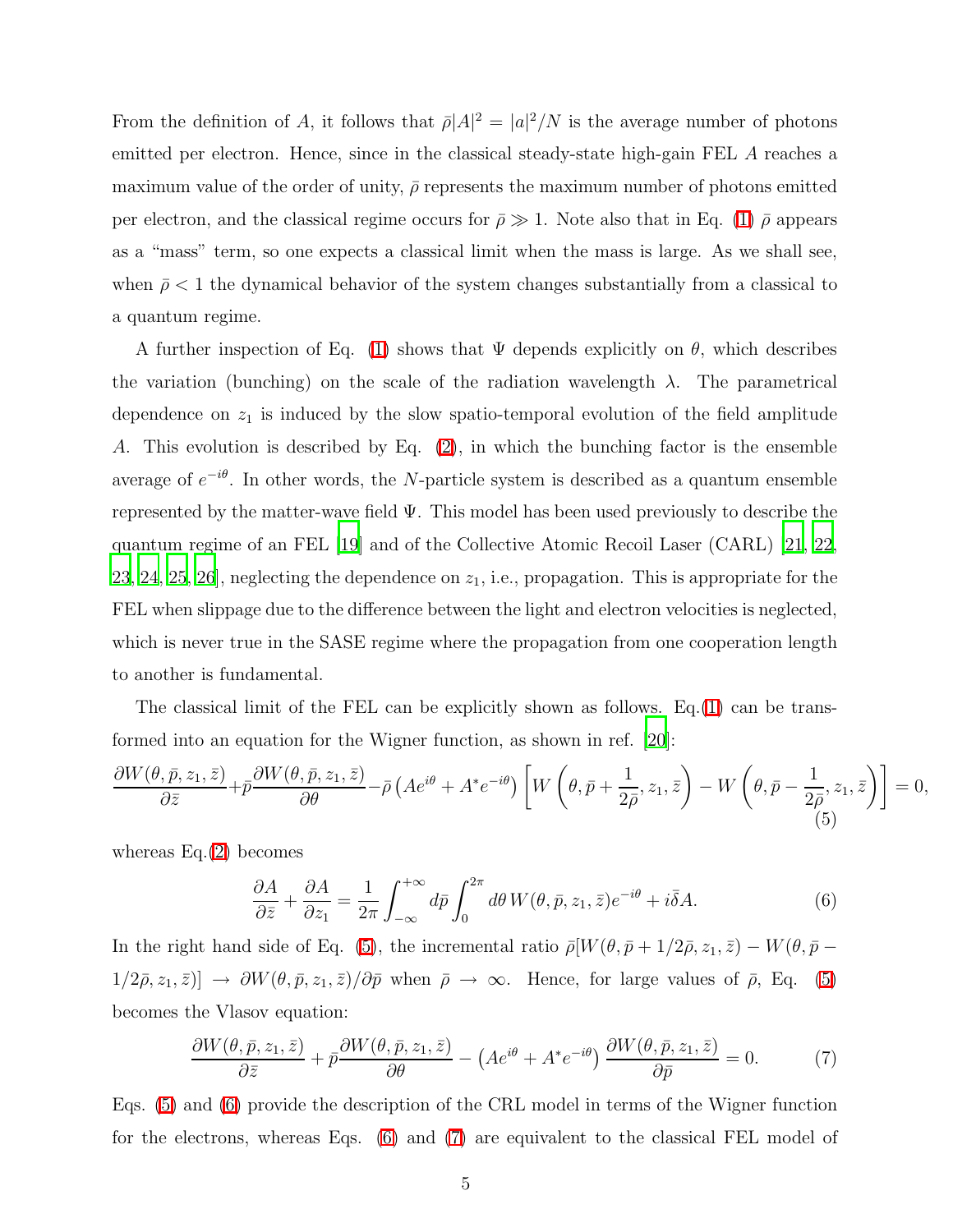ref. [\[18](#page-9-4)]. Note that Eqs. [\(6\)](#page-3-1) and [\(7\)](#page-3-2) do not depend explicitly on  $\bar{\rho}$ , as must be the case in the classical model with universal scaling [\[9,](#page-8-8) [10](#page-8-9)]. We briefly mention that Eq. [\(5\)](#page-3-0) for the Wigner function has a broader validity than the Schrödinger equation  $(1)$ , since it can also describe a statistical mixture of states which cannot be represented by a wave function but rather by a density operator.

Eqs.[\(1\)](#page-2-0) and [\(2\)](#page-2-0) are conveniently solved in the momentum representation. Assuming that  $\Psi(\theta, z_1, \bar{z})$  is a periodic function of  $\theta$ , it can be expanded in a Fourier series:

$$
\Psi(\theta, z_1, \bar{z}) = \sum_{n=-\infty}^{\infty} c_n(z_1, \bar{z}) e^{in\theta}
$$
\n(8)

so inserting Eq.  $(8)$  into Eqs.  $(1)$  and  $(2)$ , we obtain

$$
\frac{\partial c_n}{\partial \bar{z}} = -\frac{in^2}{2\bar{\rho}}c_n - \bar{\rho}\left(Ac_{n-1} - A^*c_{n+1}\right) \tag{9}
$$

$$
\frac{\partial A}{\partial \bar{z}} + \frac{\partial A}{\partial z_1} = \sum_{n=-\infty}^{\infty} c_n c_{n-1}^* + i \bar{\delta} A,\tag{10}
$$

Eqs. [\(9\)](#page-4-1) and [\(10\)](#page-4-1) are our working equations and their numerical analysis will be discussed in the following. Note that from Eq. [\(8\)](#page-4-0) it follows that  $|c_n|^2$  is the probability that an electron has a dimensionless momentum  $\bar{p} = n/\bar{\rho}$  (i.e.  $mc(\gamma - \gamma_0) = (\hbar k)n$ ),

$$
b = \sum_{n = -\infty}^{\infty} c_n c_{n-1}^*
$$
\n(11)

<span id="page-5-0"></span>is the quantum expression of the bunching parameter and

$$
\langle \bar{p} \rangle = \frac{1}{\bar{\rho}} \sum_{n = -\infty}^{\infty} n |c_n|^2 \tag{12}
$$

is the average dimensionless momentum. Note that the quantum bunching [\(11\)](#page-4-2) requires a coherent superposition of different momentum states. The stability analysis of Eqs. [\(9\)](#page-4-1) and [\(10\)](#page-4-1) has been carried out in ref. [\[24,](#page-9-10) [25](#page-9-11), [26](#page-9-12)] for the case with no propagation. We assume that the system is in an equilibrium state with no field,  $A = 0$ , and all the electrons are in the state  $n = 0$ , with  $c_0 = 1$  and  $c_m = 0$  for all  $m \neq 0$ . This equilibrium state is unstable when the dispersion relation

$$
(\lambda - \bar{\delta}) \left( \lambda^2 - \frac{1}{4\bar{\rho}^2} \right) + 1 = 0,\tag{13}
$$

has complex roots. Notice that this dispersion relation coincides with that of a classical FEL with an initial energy spread with a square distribution and width  $1/\bar{\rho}$  [\[10\]](#page-8-9), i.e., this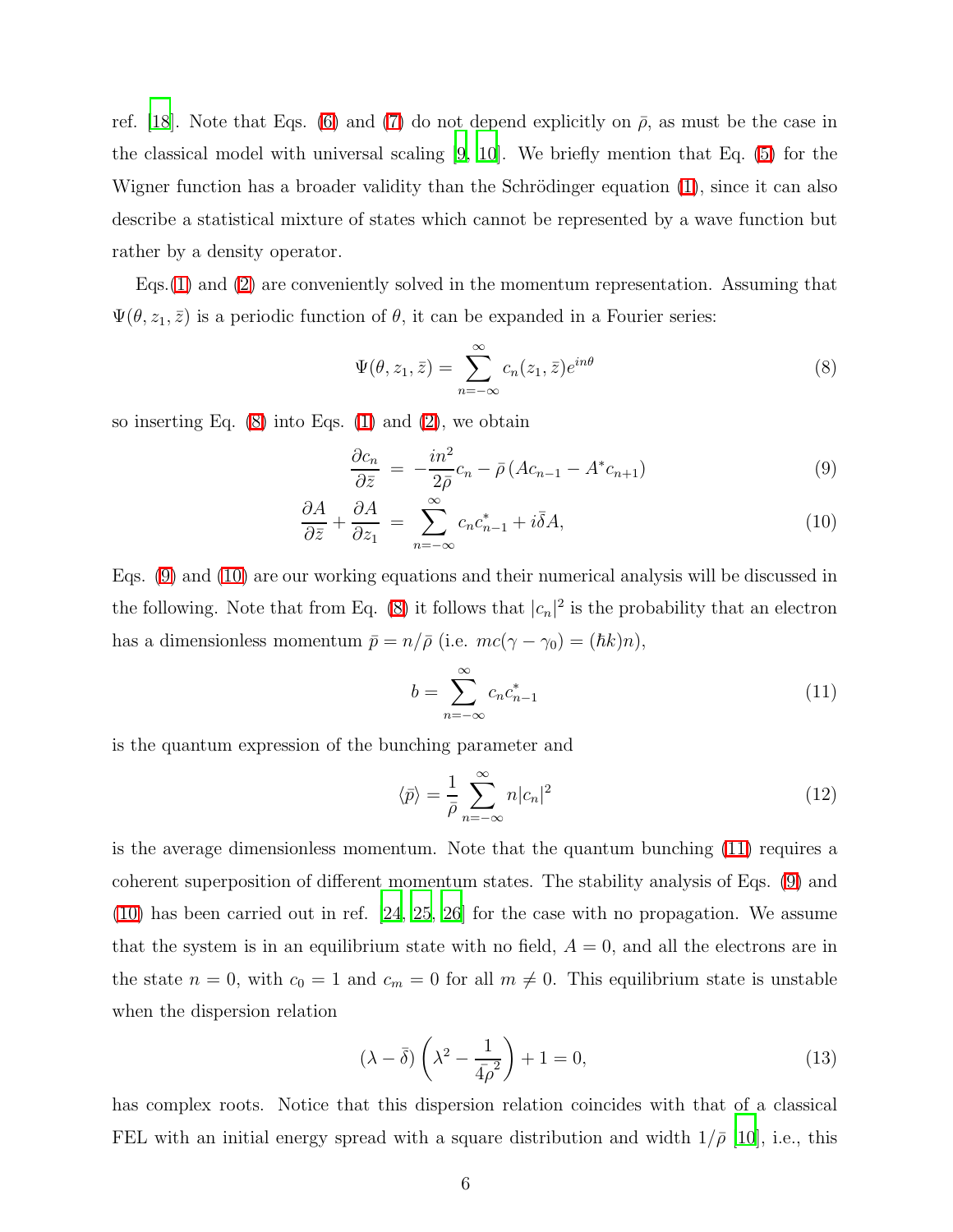extra term represents the intrinsic quantum momentum spread which, in dimensional units, becomes  $\hbar k$ . In fig[.1](#page-10-0) we plot the imaginary part of  $\lambda$  as a function of  $\bar{\delta}$  for different values of  $\bar{\rho}$ . The classical limit is obtained for  $\bar{\rho} \gg 1$  (see fig[.1a](#page-10-0)). In this case, the system is unstable for  $\bar{\delta} \lesssim 2$ , with maximum instability rate Im $\lambda = \sqrt{3}/2$  at  $\bar{\delta} = 0$ . When  $\bar{\rho}$  is smaller than unity (fig[.1c](#page-10-0)-f), the instability rate decreases and the peak of Im( $\lambda$ ) moves around  $\bar{\delta} = 1/2\bar{\rho}$ (*i.e.*  $mc(\gamma_0 - \gamma_r) = \hbar k/2$ ) with peak value Im $\lambda = \sqrt{\overline{\rho}}$  and full width on  $\overline{\delta}$  equal to  $4\overline{\rho}^{1/2}$ (i.e.  $mc\Delta\gamma = 4(\hbar k)\bar{\rho}^{3/2}$ ). As discussed in ref. [\[25](#page-9-11), [26](#page-9-12)], for  $\bar{\rho} \gg 1$  the electrons have almost the same probability of transition from the momentum state  $n = 0$  to  $n = 1$  or  $n = -1$ (i.e.  $|c_1|^2 \sim |c_{-1}|^2$ ), absorbing or emitting a photon. On the contrary, in the case  $\bar{\rho} \leq 1$ ,  $|c_1|^2 \ll |c_{-1}|^2$ , i.e. the particles can only emit a photon without absorption.

As shown by the linear stability analysis discussed above, the quantum regime occurs for small value of  $\bar{\rho}$ , when an electron emits only a single photon. In this limit, the dynamics of the interaction is that of a system with only two momentum states, i.e. the initially occupied state with  $n = 0$  and the recoiling state with  $n = -1$ . In this limit, Eq. [\(9](#page-4-1)) and [\(10\)](#page-4-1), after defining the "polarization"  $S = c_0 c_{-1}^* \exp[i\overline{\delta} \overline{z}]$  and the "population difference"  $D = |c_0|^2 - |c_{-1}|^2$ , reduce to the so-called "Maxwell-Bloch equations" for a two-state system [\[27](#page-9-13)]:

$$
\frac{\partial}{\partial \bar{z}}S(z_1,\bar{z}) = -i\Delta S(z_1,\bar{z}) + \bar{\rho}\bar{A}(z_1,\bar{z})D(z_1,\bar{z})
$$
(14)

$$
\frac{\partial}{\partial \bar{z}}D(z_1,\bar{z}) = -2\bar{\rho}\left[\bar{A}(z_1,\bar{z})^*S(z_1,\bar{z}) + \text{c.c.}\right]
$$
(15)

$$
\frac{\partial \bar{A}}{\partial \bar{z}} + \frac{\partial \bar{A}}{\partial z_1} = S(z_1, \bar{z}). \tag{16}
$$

where  $\Delta = \bar{\delta} - 1/2\bar{\rho}$  and  $\bar{A} = A \exp(-i\bar{\delta}\bar{z})$ . Notice that the parameter  $\bar{\rho}$  in Eqs. [\(14\)](#page-5-0)-[\(16\)](#page-5-0) may be eliminated by redefining the variables as  $A' = \sqrt{\overline{\rho}}\overline{A}$ ,  $z' = \sqrt{\overline{\rho}}\overline{z}$ ,  $z'_1 = \sqrt{\overline{\rho}}z_1$ and  $\Delta' = \Delta/\sqrt{\rho}$ . With this quantum universal scaling the cooperation length becomes  $L'_c = L_c/\sqrt{\overline{\rho}} \propto 1/\sqrt{n}$ . An interesting result of this scaling is that the CRL model of Eqs.  $(1)$  and  $(2)$  can now be interpreted as a Schrödinger equation for a single particle with a "mass"  $\bar{\rho}^{3/2}$  in a self-consistent pendulum potential. This provides an intuitive interpretation of the classical limit which holds when the particle's "mass" is large.

We now discuss some analytical results arising from the quantum SASE model. It has been shown in a previous work [\[17](#page-9-3)] that the classical model of Eqs. [\(6\)](#page-3-1) and [\(7\)](#page-3-2) admits a soliton-like self-similar solution  $A(\bar{z}, z_1) = z_1 A_1(y)$  when  $\bar{\delta} = 0$ , where  $y = \sqrt{z_1}(\bar{z} - z_1) \approx$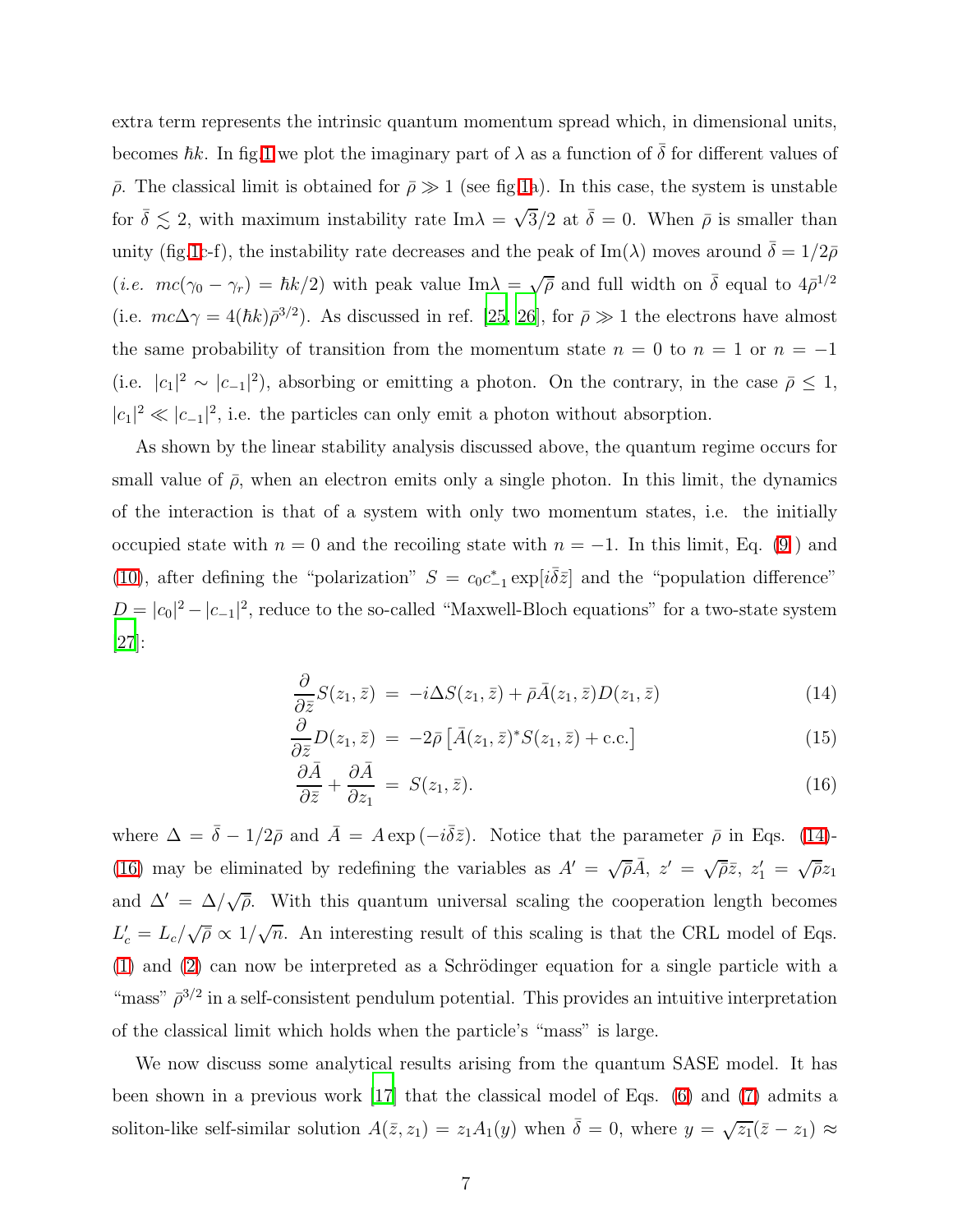$(z-v_r t)^{1/2} (ct-z)/L_c^{3/2}$  (where we have assumed  $\beta_r \sim 1$ ) [\[11](#page-8-10)]. This means that the radiation pulse propagates over the electron bunch (i.e. at different values of  $z_1$ ), preserving its shape but increasing with amplitude  $\propto z_1$  and narrowing with width  $\propto 1/\sqrt{z_1}$ . It is possible to show [\[10](#page-8-9)] that in the linear regime the radiation pulse has a maximum at  $z_1 = \bar{z}/3$  and propagates at a constant velocity  $v_s = 3v_r/(2 + \beta_r)$ .

An analogous self-similar solution also exists for the quantum equations [\(14\)](#page-5-0)-[\(16\)](#page-5-0) when  $\Delta = 0$  [\[28\]](#page-9-14), i.e.  $A(\bar{z}, z_1) = z_1 A_2(x)$ , where  $x = \bar{\rho} z_1(\bar{z} - z_1) = (z - v_r t)(ct - z)/L_c^2$  (with  $L'_c = L_c/\sqrt{\overline{\rho}}$ . The shape of the radiation pulse is similar in the classical and quantum cases, but in the quantum case its width decreases as  $1/\bar{\rho}z_1$ . In this case, the radiation pulse in the linear regime has a maximum at  $z_1 = \overline{z}/2$  and moves at the constant velocity  $v_s = 2v_r/(1+\beta_r).$ 

From the features of the self-similar solutions we can deduce some important aspects of the nature of the random spikes emitted in the SASE regime. First, both in the classical and in the quantum regime the dimensionless amplitude  $A$  of the field is proportional to  $z_1 \propto \rho \propto N^{1/3}$ , so that the number of emitted photons  $|a|^2 = N\bar{\rho}|A|^2 \propto N^2$ , ie. is superradiant. Whereas the characteristic spatial length in the classical regime is  $L_c$ , in the quantum regime the characteristic length is  $L'_c = L_c/\sqrt{\overline{\rho}} \gg L_c$  for  $\overline{\rho} \ll 1$ .

Let us now briefly restate the reasons for the classical random spiking behavior. If the bunch length contains many cooperation lengths  $L_c$ , each of them radiates a superradiant spike independently as the electron bunch propagates into the wiggler. Each spike is only roughly represented by a self-similar solution because the radiation from one portion does not find fresh electrons but electrons which have already interacted with radiation. As discussed in [\[1\]](#page-8-0) the number of spikes increases with the number of cooperation length in the bunch, i.e.  $L_b/2\pi L_c$ .

We now describe the numerical solution of Eqs. $(1)$  and  $(2)$  which demonstrates the different dynamical behavior in the classical and quantum SASE regimes. The SASE simulation has been performed assuming all the electrons are initially in the  $n = 0$  momentum state and that there is a weak randomly fluctuating modulation in the electron density along the electron pulse, as is appropriate to model random electron shot noise. The initial conditions for all the simulations are therefore  $A(z_1, \bar{z}=0) = 0, c_{-1}(z_1, \bar{z}=0) = b_0 e^{i\phi(z_1)}$  and  $c_0(z_1, \bar{z}=0) = \sqrt{1-b_0^2}$ , where  $b_0 = 0.01$  and  $\phi(z_1)$  is a randomly fluctuating phase with values in the range  $[0, 2\pi)$ . Since there is not a radiation seed, we assume  $\delta = 0$ .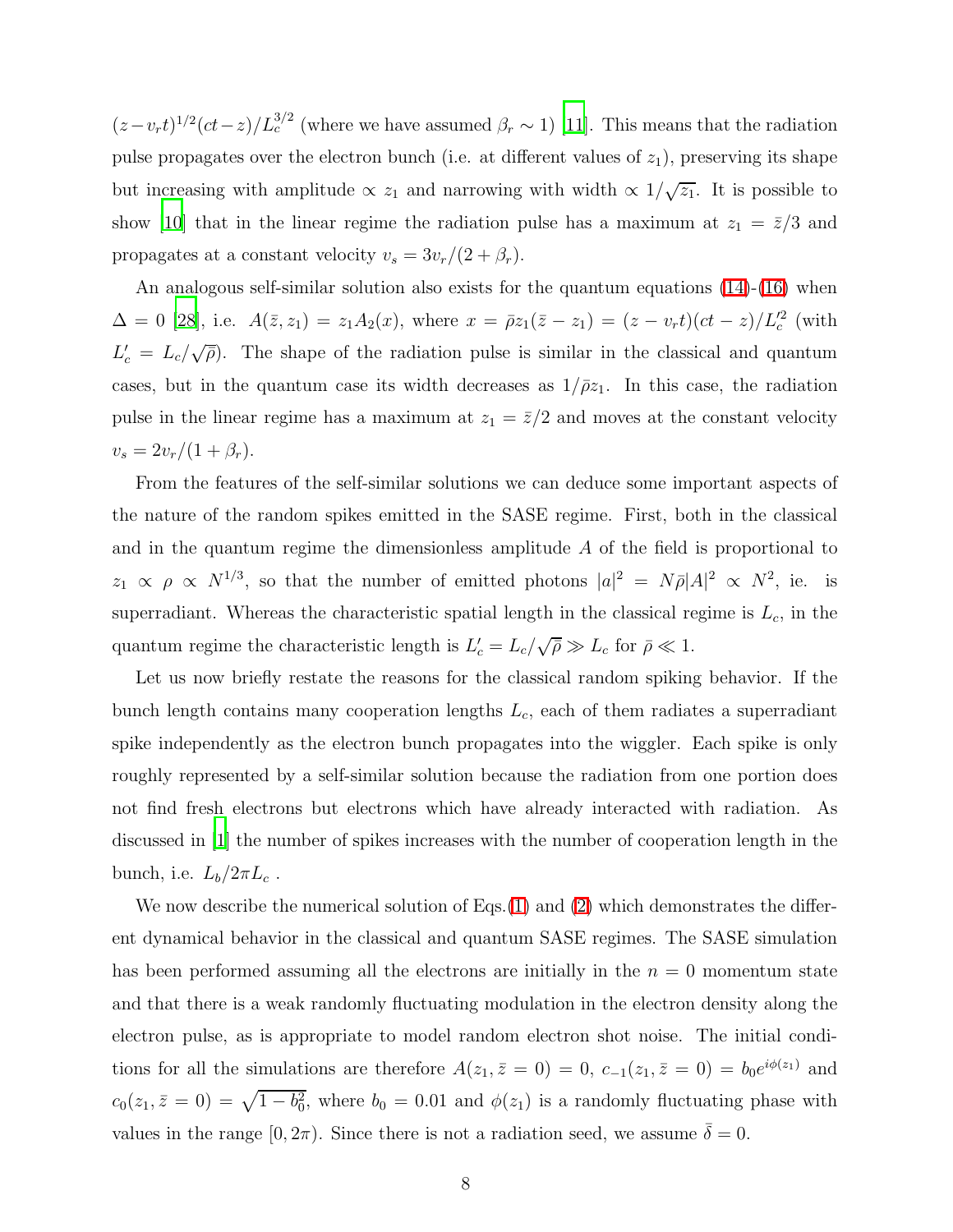Fig.2 shows the numerical solution for  $L_b = 30L_c$  and  $\bar{z} = 50$  for the classical regime  $(\bar{\rho} = 5, \text{ left column})$  and the quantum regime  $(\bar{\rho} = 0.05, \text{ right column})$ . Figures [2a](#page-11-0) and [2b](#page-11-0) show the intensity  $|A|^2$  as a function of the dimensionless variable  $z_1$  (i.e. the coordinate along the electron bunch in units of  $L_c$  in the electron rest frame), whereas figures [2c](#page-11-0) and [2d](#page-11-0) show the power spectrum  $P(\bar{\omega})$  as a function of  $\bar{\omega} = (L_c/c)(\omega' - \omega)$ , where  $\omega'$  is the field frequency and  $\omega$  is the carrier resonant frequency. In fig. [2a](#page-11-0) and [2b](#page-11-0) ,  $z_1=0$  is the trailing edge and  $z_1 = 30$  is the leading edge of the electron bunch. Therefore, the region on the left of the dotted line is the radiation on the electron beam, on the right is free propagation in vacuum.

<span id="page-8-5"></span><span id="page-8-4"></span><span id="page-8-3"></span><span id="page-8-2"></span><span id="page-8-1"></span><span id="page-8-0"></span>Alternatively one can interpret fig. [2a](#page-11-0) and [2b](#page-11-0) as the temporal behavior of the intensity for an observer which is at a given position in the wiggler and which will see the pulse as it appears from right to left in the figure. We stress that in the classical theory with universal scaling the two cases should be identical. On the contrary, the dramatic difference is evident from fig. [2:](#page-11-0) the temporal structure in the classical limit (fig. [2a](#page-11-0)) is almost chaotic and the width of the spectrum is large (fig. [2c](#page-11-0)). Conversely, the temporal behavior in the quantum limit (fig. [2b](#page-11-0)) shows a purification of the initially noisy evolution so that the temporal structure looks similar to the self similar solution one would obtain with a coherent seed signal. The corresponding spectrum becomes extremely narrow (fig. [2d](#page-11-0)), much sharper than the classical one. It can be seen in fig. [2d](#page-11-0) that the frequency is shifted by  $1/2\bar{\rho} = 10$ , in agreement with the predictions of the linear analysis described earlier (see fig. [1\)](#page-10-0). The behaviour of the system is similar to what would be expected if the quantum cooperation length is much larger than the classical cooperation length, so that all electrons radiate coherently in the quantum regime. The difference between classical and quantum SASE behavior is confirmed by a comparison of fig. [3a](#page-12-0) and [3b](#page-12-0), which show the total radiated energy,  $E$  (in units of  $|A|^2$ ), in the classical and quantum regimes respectively, where

$$
E = \int_0^{\bar{z}+\bar{L}} |A|^2 dz_1.
$$

<span id="page-8-10"></span><span id="page-8-9"></span><span id="page-8-8"></span><span id="page-8-7"></span><span id="page-8-6"></span>In the quantum regime we observe a behavior similar to that which one would obtain with a coherent seed signal in the long bunch superradiant case [\[9,](#page-8-8) [10\]](#page-8-9).

<span id="page-8-12"></span><span id="page-8-11"></span>Finally, we discuss the reason for quantum purification of the spectrum. As remarked earlier, in fig [1](#page-10-0) the gain bandwidth (which is the reciprocal of the "real" coherence length) decreases as  $\bar{\rho}^{3/2}$  in the quantum regime. Note that the cooperation length in the quantum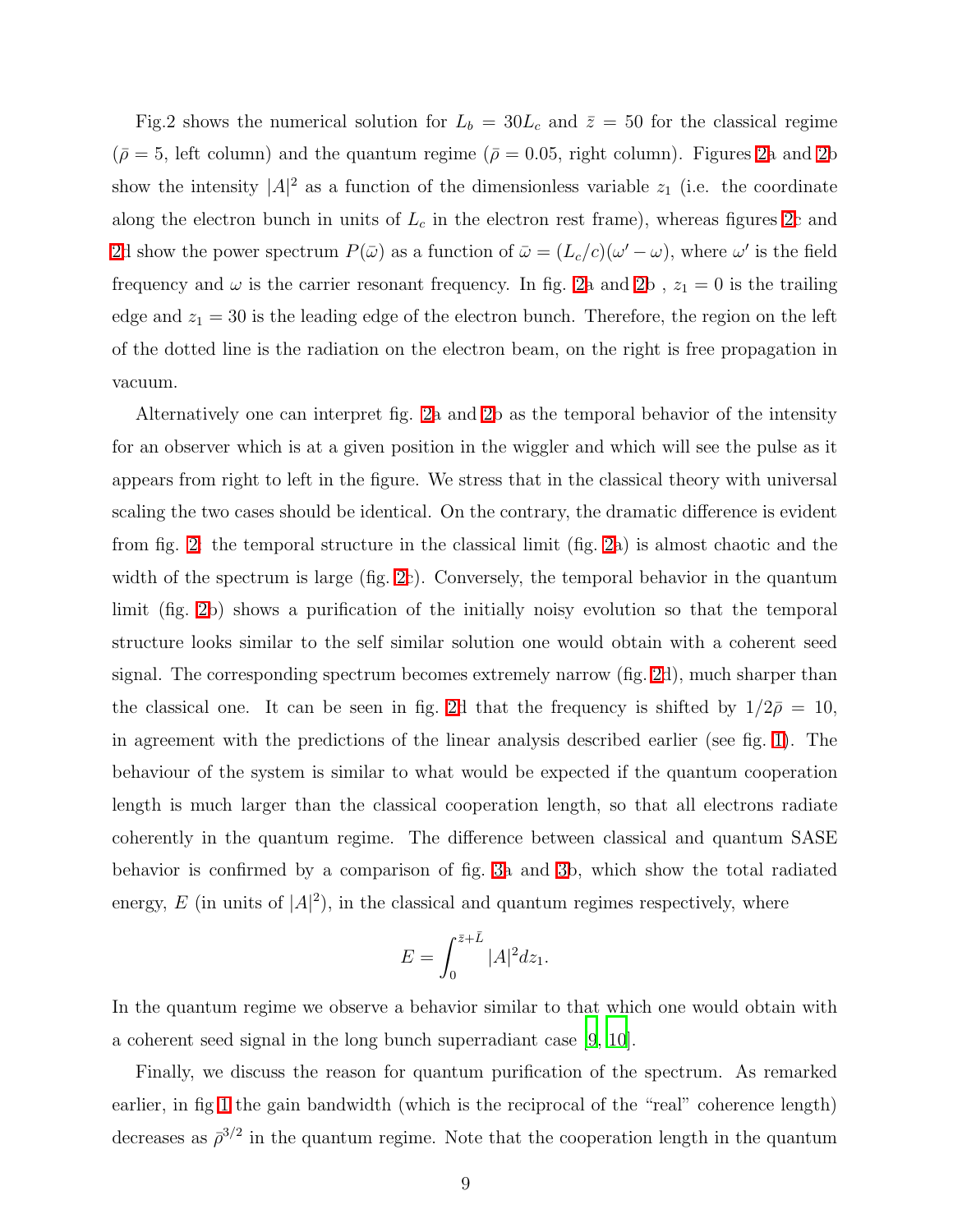<span id="page-9-1"></span><span id="page-9-0"></span>regime,  $L'_{c} = L_{c}/\sqrt{\overline{\rho}}$ , has the same dependence on  $\overline{\rho}$ . Hence, one can understand that in quantum SASE, i.e., for small value of  $\bar{\rho}$ , the system behaves as if the startup of the FEL interaction is initiated by a coherent bunching or coherent seed.

<span id="page-9-5"></span><span id="page-9-4"></span><span id="page-9-3"></span><span id="page-9-2"></span>In conclusion, in this letter we have given a proof of principle of the novel regime of Quantum SASE, with dynamical properties very different from "normal" classical SASE. In particular, quantum SASE predicts quantum purification of the temporal structure and spectrum. The possibility of experimental observation of this quantum regime is under investigation and will be discussed elsewhere.

<span id="page-9-10"></span><span id="page-9-9"></span><span id="page-9-8"></span><span id="page-9-7"></span><span id="page-9-6"></span>We acknowledge useful discussions with S. Bertolucci, L. Serafini, M. Ferrario and L. Palumbo. This work is supported by INFN.

- <span id="page-9-13"></span><span id="page-9-12"></span><span id="page-9-11"></span>[1] R. Bonifacio, L. De Salvo, P. Pierini, N. Piovella, and C. Pellegrini, Phys. Rev. Lett. 73 (1994) 70.
- <span id="page-9-14"></span>[2] R. Bonifacio, C. Pellegrini and L, Narducci, Opt. Commun. 50 (1984) 373.
- [3] T.J. Orzechowski et al., Phys. Rev. Lett. 54 (1985) 889.
- [4] J. Andruszkow et al., Phys. Rev. Lett. 85 (2000) 3825.
- [5] S.V. Milton *et al.*, Science 292 (2001) 2037.
- [6] N.M. Kroll and W.A. McMullin, Phys. Rev. A 17 (1978) 300; I.B. Bernstein and J.H. Hirschfield, Phys. Rev. A 20 (1979) 1661; A.M. Kondratenko, and E.L. Saldin, part. Accel. 10 (1980) 207; V.N. Baier and A.I. Mil'shtein, Sov. Phys. Dokl. 25 (1980) 112; A. Grover and P. Sprangle, IEEE J. Quantum Electron., QE-17 (1981) 1196.
- [7] K.J.Kim, Phys. Rev. Lett. 57 (1986) 1871.
- [8] J.M. Wang and L.H. Yu, Nucl. Instrum. Meth. A 250 (1986) 396.
- [9] R. Bonifacio, B. W. J. McNeil, and P. Pierini, Phys. Rev. A 40 (1989) 4467.
- [10] R. Bonifacio, F. Casagrande, G. Cerchioni, L. De Salvo Souza, P. Pierini & N. Piovella, Rivista del Nuovo Cimento 13, No. 9 (1990).
- [11] R. Bonifacio, C. Maroli and N. Piovella, Opt. Commun. 68 (1988) 369.
- [12] R. Bonifacio, L. De Salvo, and P. Pierini, Nucl. Instrum. Meth. A 293 (1990) 627.
- [13] R. Bonifacio, L. De Salvo, P. Pierini, and E.T. Scharlemann, Nucl. Instrum. Meth. A 296 (1990) 787.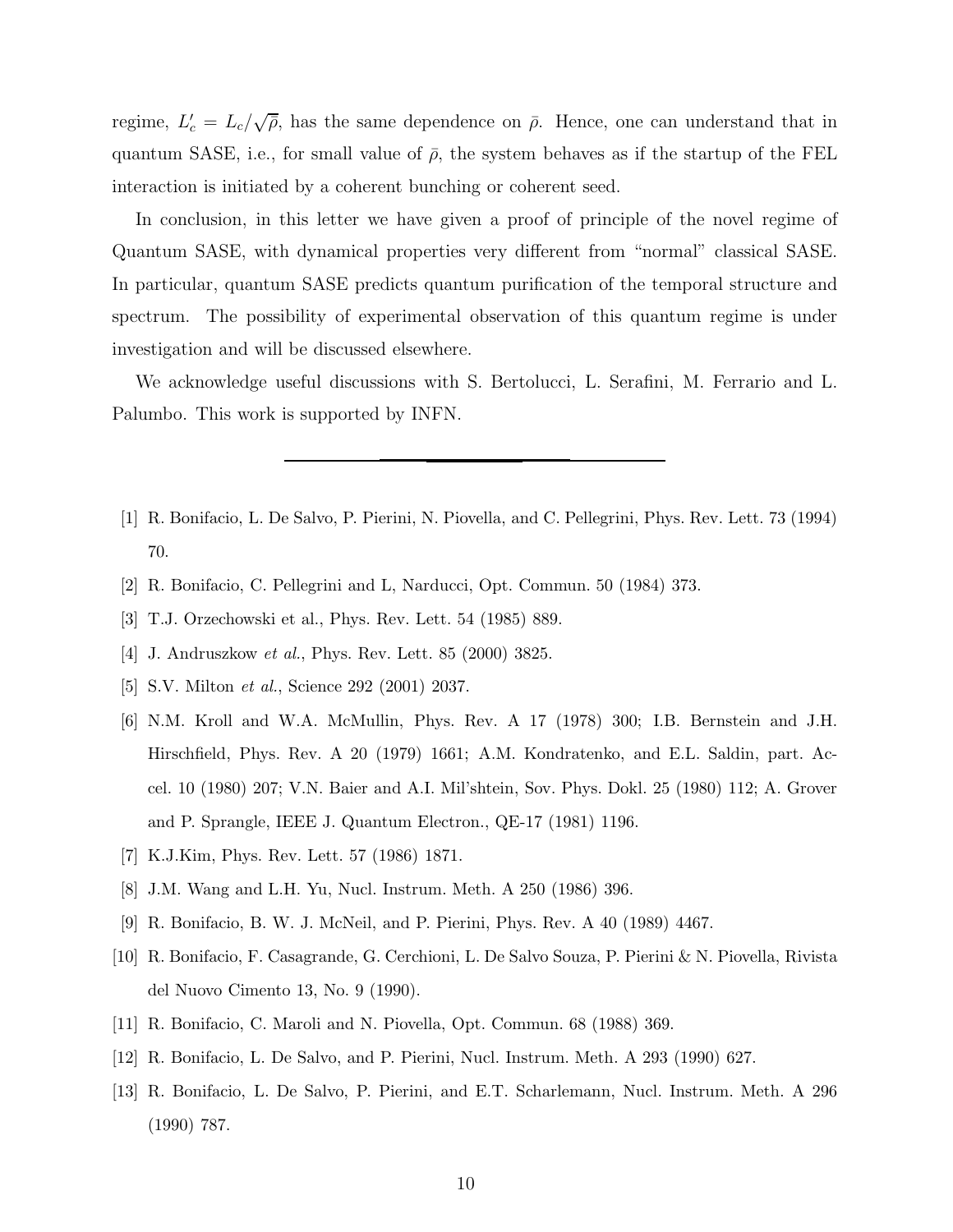- [14] R. Bonifacio, R. Corsini, and P. Pierini, Phys. Rev. A 45 (1992)4091.
- [15] L.H. Yu, Phys. Rev. A 44 (1991) 5178.
- [16] E.L. Saldin, E.A. Schneidmiller, and M.V. Yurkov, Opt. Commun. 202 (2002) 169.
- [17] R. Bonifacio, N. Piovella, G.R.M. Robb, and M.M. Cola, submitted to Opt. Commun.
- [18] G.T. Moore and M.O. Scully, Phys. Rev.A 21 (1980) 21.
- [19] G. Preparata, Phys. Rev.A 38 (1988) 233.
- [20] R. Bonifacio, M. Cola, N. Piovella, and G.R.M. Robb, Europhys. Lett. 69 (2005) 55.
- [21] R. Bonifacio, L. De Salvo Souza, Nucl. Instrum. and Meth. in Phys. Res. A 341 (1994) 360.
- [22] R. Bonifacio, L. De Salvo Souza, L. Narducci and E.J. D'Angelo, Phys. Rev.A 50 (1994) 1716.
- [23] R. Bonifacio and L. De Salvo Souza, Optics Comm. 115 (1995) 505.
- [24] M.G. Moore, and P. Meystre, Phys. Rev.A 58 (1998) 3248.
- [25] N. Piovella, M. Gatelli and R. Bonifacio, Optics Comm. 194 (2001) 167.
- [26] N. Piovella, M. Cola, R. Bonifacio, Phys. Rev.A 67 (2003) 013817.
- [27] F.T. Arecchi, and R. Bonifacio, IEEE Quantum Electron. 1 (1965) 169.
- <span id="page-10-0"></span>[28] D. C. Burnham and R. Y. Chiao, Phys. Rev. 188 (1969) 667.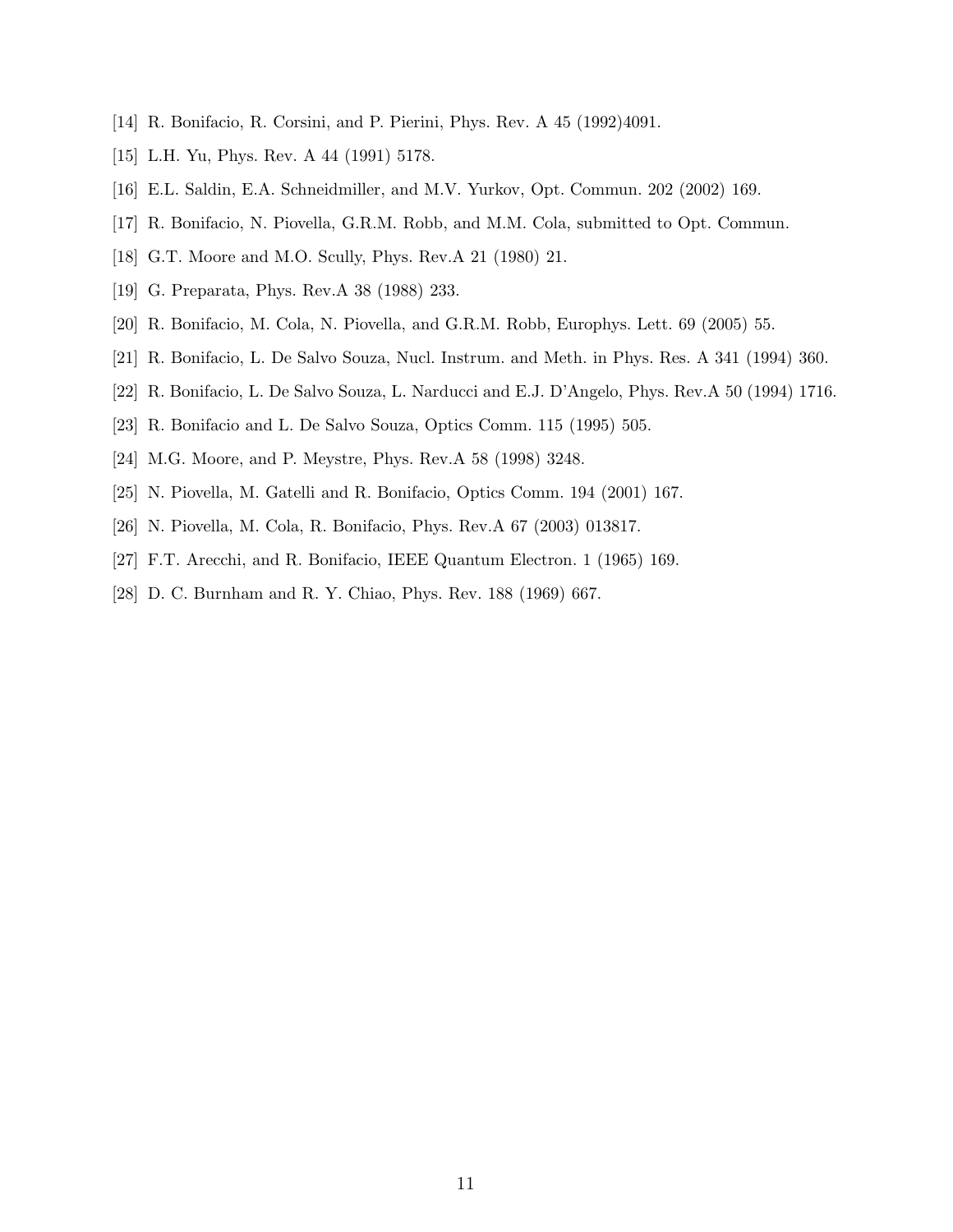

<span id="page-11-0"></span>FIG. 1: Imaginary part of the unstable root of the cubic equation [\(13\)](#page-4-3) vs.  $\bar{\delta}$ , for  $1/2\bar{\rho} = 0$ , (a), 0.5, (b), 3, (c), 5, (d), 7, (e) and 10, (f).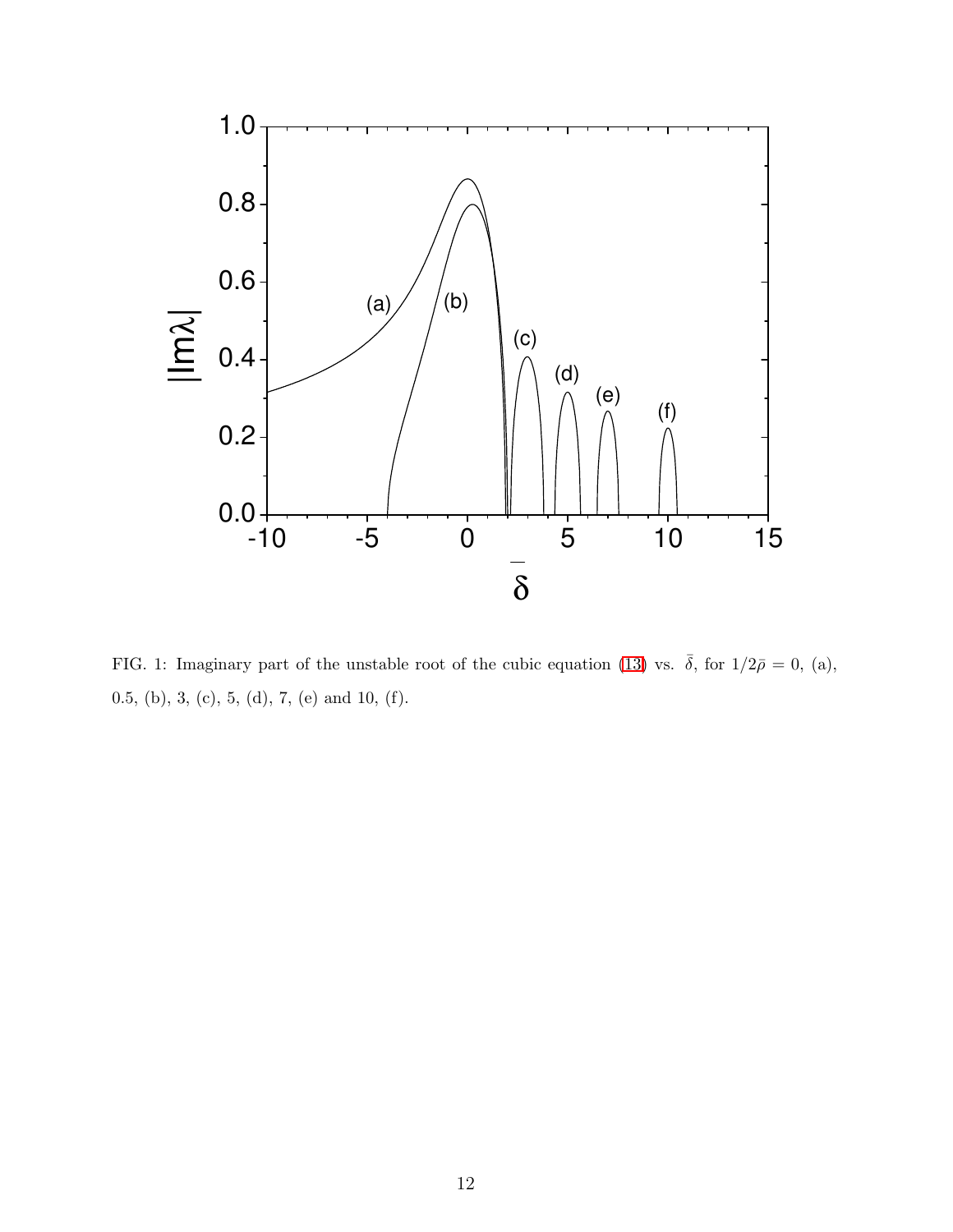

<span id="page-12-0"></span>FIG. 2: Numerical solutions of eq. [\(9\)](#page-4-1) and [\(10\)](#page-4-1) in the classical and quantum regimes : Graphs (a) and (b) show the scaled intensity  $|A|^2(z_1)$  at  $\bar{z} = 50$  when the system evolves classically  $(\bar{\rho} = 5)$ and quantum mechanically ( $\bar{\rho} = 0.05$ ) respectively. Graphs (c) and (d) show the corresponding scaled power spectra  $P(\bar{\omega})$  at  $\bar{z} = 50$  when  $\bar{\rho} = 5$  and  $\bar{\rho} = 0.05$  respectively. The frequency shift in (d) is  $1/2\bar{\rho} = 10$  in agreement with that predicted from fig. [1.](#page-10-0) In all cases,  $\bar{L} = 30$  and  $\delta = 0$  has been used.